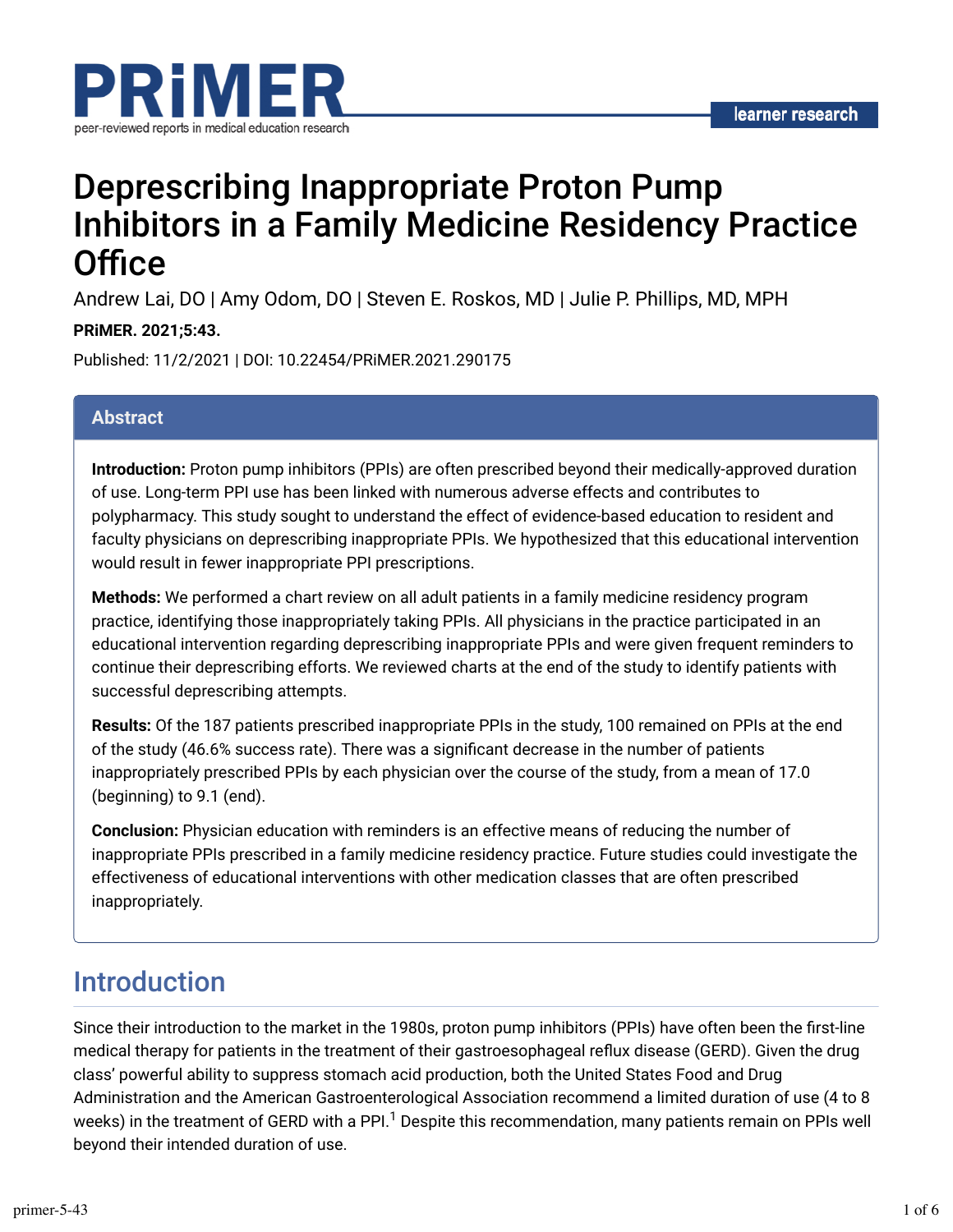The medical literature has cited numerous associations linking the use of long-term PPIs to adverse effects in patients. The increased pH environment of the gastrointestinal tract caused by the use of PPIs has been linked with reduced vitamin and mineral absorption, such as vitamin  $\mathsf{B}_{12}$ , calcium (leading to osteoporosis and subsequent bone fractures), iron and magnesium. $^{2\text{-}5}$  The increased pH environment also weakens the innate immune system, which has been associated with increased risk of *Clostridium difficile* colitis, aspiration and community-acquired pneumonia, small intestinal bacterial overgrowth, and spontaneous bacterial peritonitis in patients with liver cirrhosis.<sup>6-9</sup> Pharmacokinetics and pharmacodynamics are also altered by the increased pH, leading to reports of diminished activity of clopidogrel and decreased absorption of certain medications, such as ketoconazole.<sup>10,11</sup> Other associations noted in the literature with long-term PPI use, albeit due to unknown mechanisms, include acute kidney injury, chronic kidney disease and dementia.<sup>12-14</sup> Additionally, inappropriate PPI prescriptions contribute to polypharmacy, particularly in our increasingly aging society.<sup>15</sup> Polypharmacy, defined as regular use of at least five medications, increases the risk of adverse consequences and increases the patient's financial burden.<sup>16</sup> Thus, every effort should be made by family physicians to deprescribe inappropriate PPIs. Deprescribing is defined as the act of discontinuing one or more medications that are either potentially harmful or no longer required, through a medically supervised, patient-centered process. 17

The medical literature addressing how to deprescribe inappropriate PPIs is vast. Many approaches have been found effective, including the use of evidence-based decision aids; patient-centered, shared decision-making; frequent reminders to physicians and patients; and use of electronic medical records.<sup>18-20</sup> Deprescribing PPIs has also been described in the literature in residency clinic settings, in the form of quality improvement projects.<sup>21,22</sup> Little research, however, has been done on the impact of educating resident physicians on the topic of deprescribing PPIs.

This study sought to understand the effect of providing evidence-based education to physicians on deprescribing inappropriate PPIs. We hypothesized that this educational intervention would improve prescribing practices and result in fewer inappropriate PPI prescriptions.

### **Methods**

The Sparrow Hospital Institutional Review Board exempted this study from review. Using tools available in the electronic medical record, we performed a chart review on all adult patients in a family medicine residency office who were prescribed PPIs. We defined inappropriately prescribed PPIs as prescriptions lacking a clear medical diagnosis supporting prolonged use (eg, Barrett's esophagus, gastrointestinal bleeding prophylaxis with concurrent high-dose NSAID use, history of upper gastrointestinal bleeding, severe-grade esophagitis, Zollinger-Ellison syndrome).

The principal investigator gave physicians in the office lists of their patients who were found to have inappropriately prescribed PPIs on their medication lists. All physicians who agreed to participate in the study also attended an educational, 1-hour PowerPoint lecture during a scheduled residency didactics session, led by the principal investigator, on the topic of deprescribing inappropriate PPIs. The presentation detailed inappropriate PPI usage and offered strategies for how to deprescribe PPIs (eg, gradual tapering off medication, concomitant use of  ${\sf H_2}$  receptor antagonists, nonpharmacologic approaches to symptom management).

Over a 4-month period, physicians in the study were routinely reminded of their deprescription efforts through messages sent to physicians via the electronic medical record and face-to-face conversations in the clinic by the prinicpal investigator. The principal investigator monitored participating physicians' efforts throughout the study period through use of the electronic medical record, assessing whether patients still had their inappropriate PPIs on their medication lists or if their dosage/frequency of use had decreased.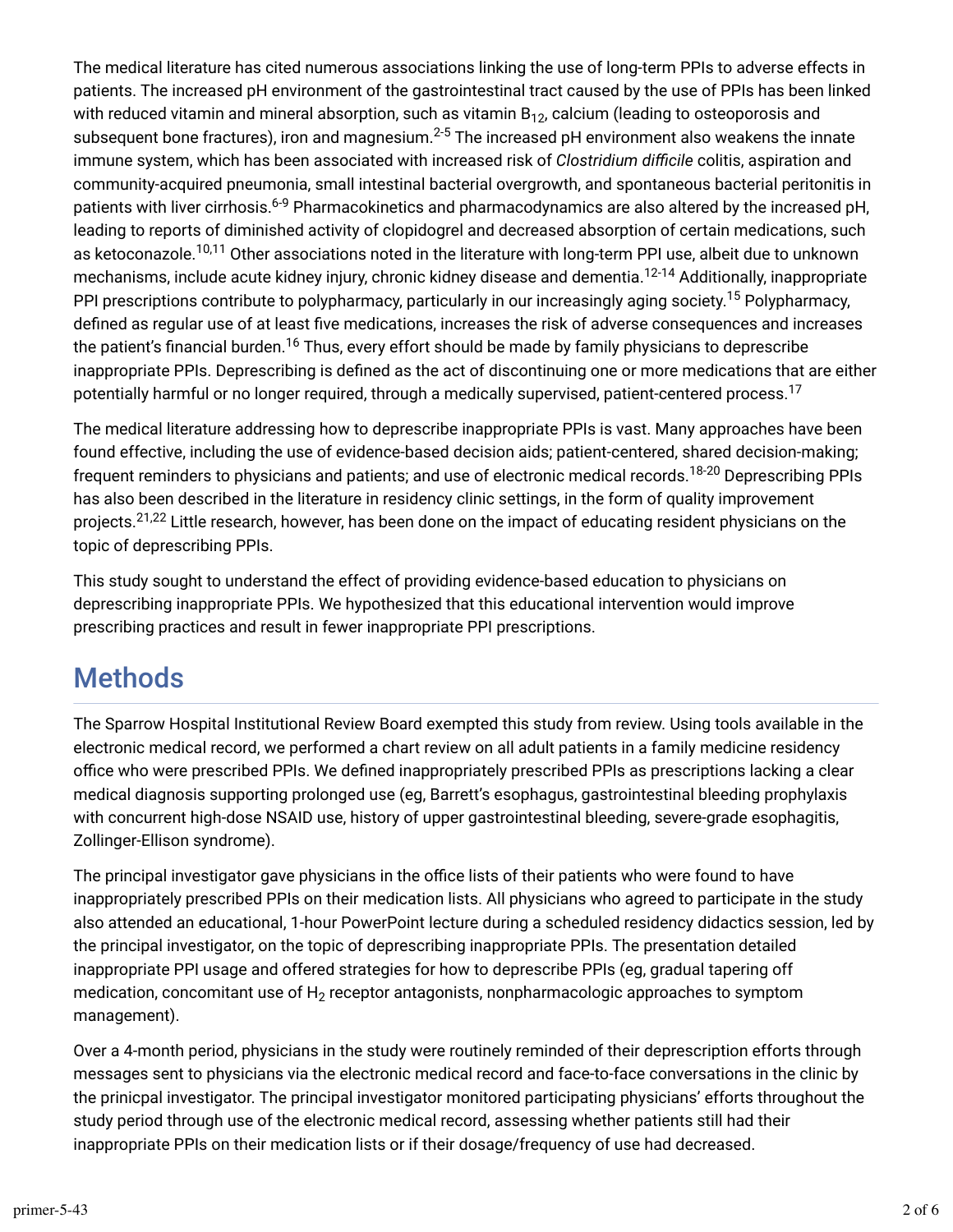We used one-way repeated measures (ANOVA) to compare the number of patients inappropriately prescribed PPIs at the beginning, middle, and end of the study. We excluded patients who left the practice, were transitioned to hospice care, or died during the study.

## Results

Two hundred patients met inclusion criteria (PPIs on their medication list without a medical diagnosis to support prolonged use). Of these 200, we excluded 13 due to leaving the practice, transitioning to hospice care, or dying (n=187). By the middle of the study, (day 66), 130 patients remained on inappropriate PPIs, and by the end of the study (day 124), 100 patients remained (46.6% success rate). All 11 senior resident and attending physicians in the office participated. There was a significant decrease in the number of patients inappropriately prescribed PPIs by each participating physician over the course of the study, from a mean of 17.0 at the beginning of the study, to 11.8 midway through the study, and 9.1 at the end of the study (Figure 1). This decrease was statistically significant, and the effect size was large (P<.001, partial  $\eta^2$ =0.928).

### **Discussion**

Results suggest that physician education with reminders is an effective means of reducing the number of inappropriate PPIs prescribed in a family medicine resident practice. Educational interventions may be a helpful tool in promoting deprescribing efforts alongside other deprescribing methods noted in the literature, particularly among resident physicians.

This study took place in a single residency clinic, limiting its sample size of physicians and patients. The study's principal investigator was a resident in the clinic, which may have increased residents' engagement. No pediatric patients were included; inclusion of pediatric patients in future investigations could lead to broader applicability of findings. Further studies could investigate the use of similar interventions on other medication classes commonly prescribed inappropriately, such as bisphosphonates and statins.

## **Conclusions**

We demonstrated a favorable improvement in inappropriate PPI deprescribing and prescriber knowledge through focused education and feedback. Further use of educationally-driven deprescribing interventions may prove beneficial in encouraging cost-effective, evidence-based, patient-centered care.

## Tables and Figures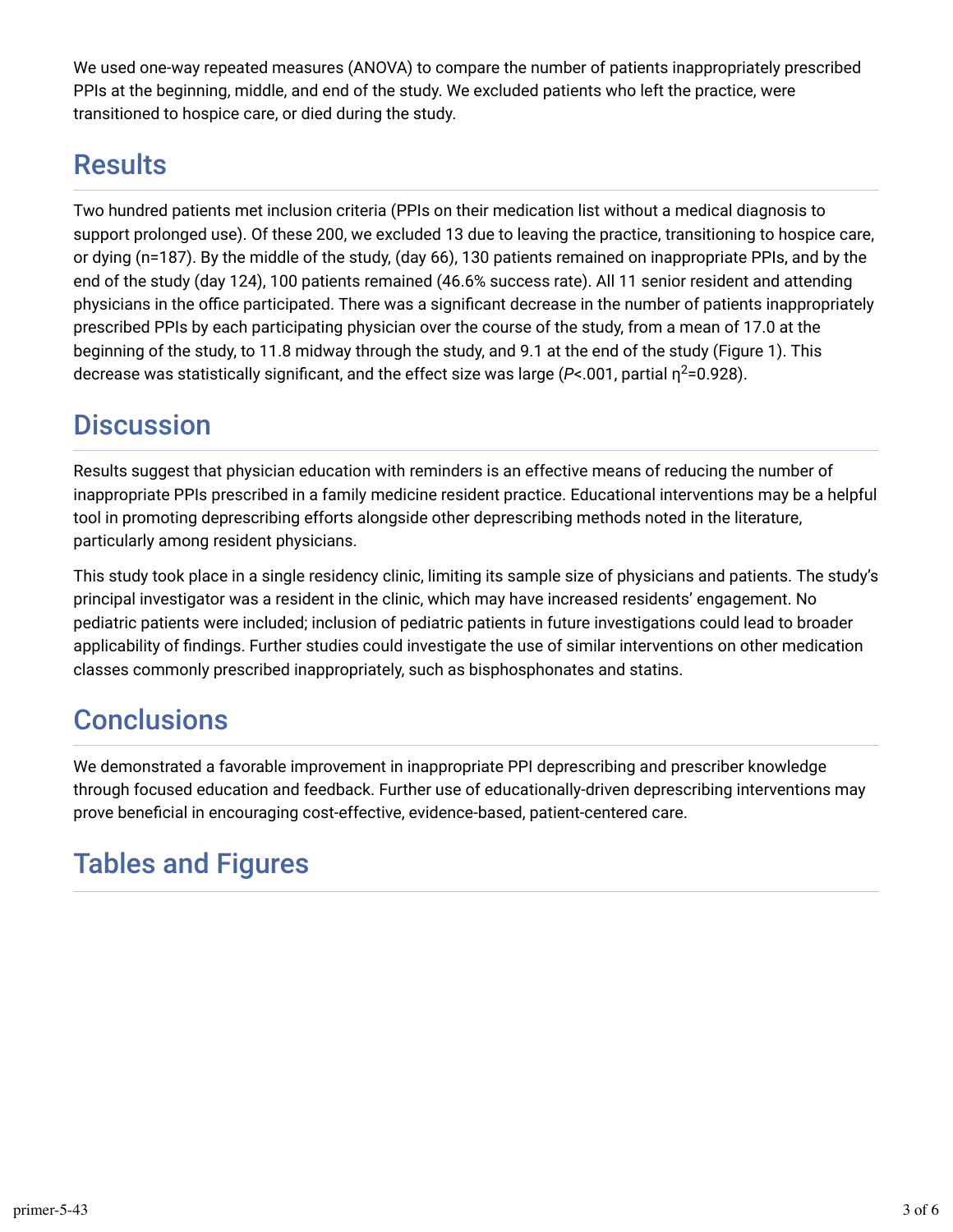#### Figure 1: Mean Number of Patients Inappropriately Prescribed PPIs by Each Physician (n=11) Over the Course of the Study (Error Bars Represent Standard Deviations)



### Acknowledgments

The authors thank the doctors of Sparrow Medical Group Mason Family Medicine Residency practice for participating in the study.

**Presentations:** This paper was presented at the following conferences:

- American College of Osteopathic Family Physicians 2021, Poster Presentation Session, March 18, 2021 (Virtual)
- Mid-Michigan Regional Research Day, April 22, 2021 (Virtual)
- Michigan Osteopathic Association Spring 2021 Virtual Research Exhibit, May 1, 2021 (Virtual)
- Society of Teachers of Family Medicine 2021 Annual Spring Conference, May 3, 2021 (Virtual)

### Corresponding Author

Andrew Lai, DO 18-16945 Leslie Street, Newmarket, ON, Canada L3Y9A2. 905-868-8689. [andrew.m.lai@gmail.com](mailto:andrew.m.lai@gmail.com)

### **Author Affiliations**

Andrew Lai, DO - Sparrow Hospital-Michigan State University Family Medicine Residency Program, Lansing, MI Amy Odom, DO - Sparrow Hospital-Michigan State University Family Medicine Residency Program, Lansing, MI Steven E. Roskos, MD - Michigan State University College of Human Medicine and Sparrow Hospital-Michigan State University Family Medicine Residency Program, Lansing, MI

Julie P. Phillips, MD, MPH - Michigan State University College of Human Medicine and Sparrow Hospital-Michigan State University Family Medicine Residency Program, Lansing, MI

#### References

1. Katz PO, Gerson LB, Vela MF. Guidelines for the diagnosis and management of gastroesophageal reflux disease. Am J Gastroenterol. 2013;108(3):308-328. [doi:10.1038/ajg.2012.444](https://doi.org/10.1038/ajg.2012.444)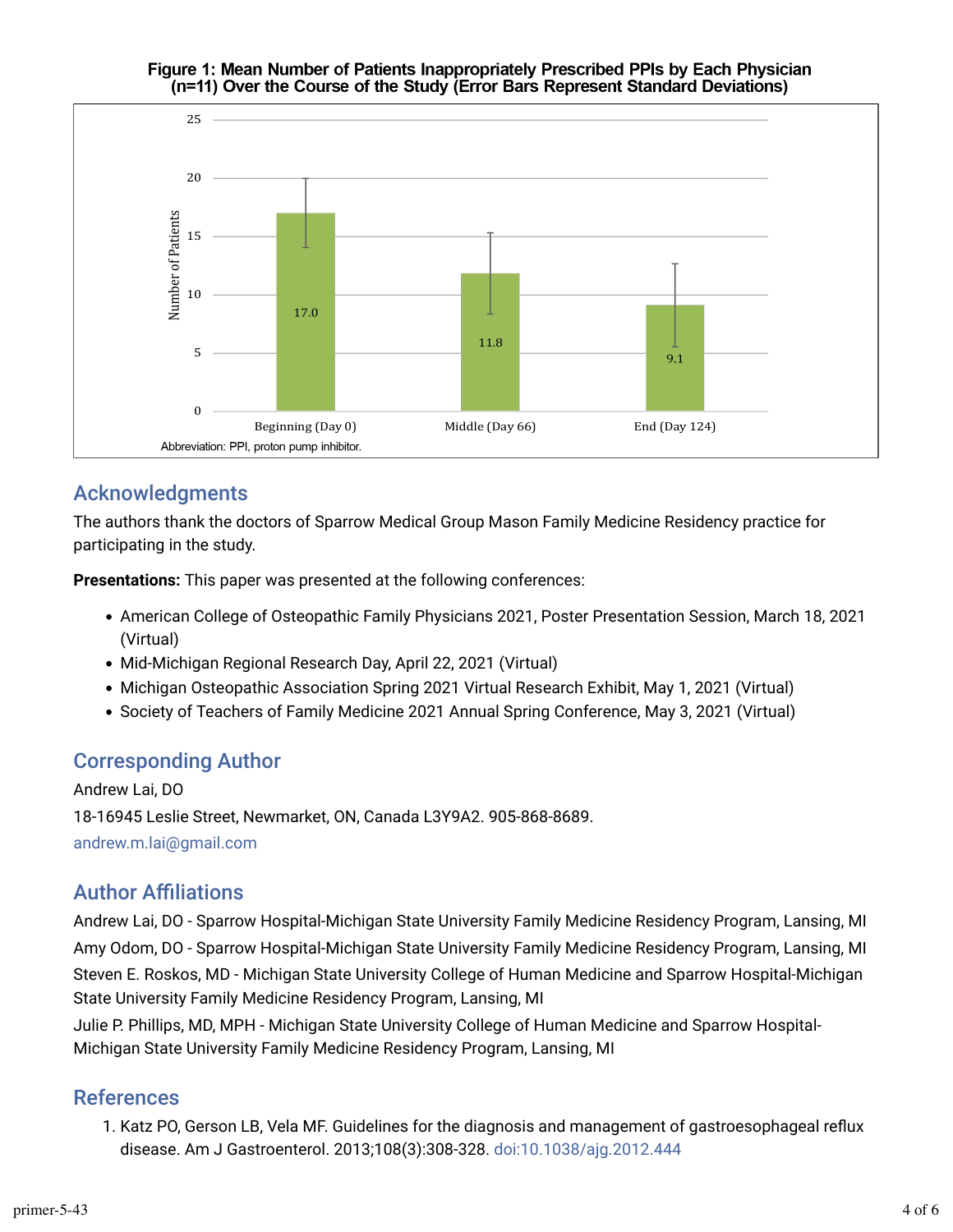- 2. Lam JR, Schneider JL, Zhao W, Corley DA. Proton pump inhibitor and histamine 2 receptor antagonist use and vitamin B12 deficiency. JAMA. 2013;310(22):2435-2442. [doi:10.1001/jama.2013.280490](https://doi.org/10.1001/jama.2013.280490)
- 3. Zhou B, Huang Y, Li H, Sun W, Liu J. Proton-pump inhibitors and risk of fractures: an update metaanalysis. Osteoporos Int. 2016;27(1):339-347. [doi:10.1007/s00198-015-3365-x](https://doi.org/10.1007/s00198-015-3365-x)
- 4. Lam JR, Schneider JL, Quesenberry CP, Corley DA. Proton pump inhibitor and histamine-2 receptor antagonist use and iron deficiency. Gastroenterology. 2017;152(4):821-829.e1. [doi:10.1053/j.gastro.2016.11.023](https://doi.org/10.1053/j.gastro.2016.11.023)
- 5. Cheungpasitporn W, Thongprayoon C, Kittanamongkolchai W, et al. Proton pump inhibitors linked to hypomagnesemia: a systematic review and meta-analysis of observational studies. Ren Fail. 2015;37(7):1237-1241. [doi:10.3109/0886022X.2015.1057800](https://doi.org/10.3109/0886022X.2015.1057800)
- 6. Kwok CS, Arthur AK, Anibueze CI, Singh S, Cavallazzi R, Loke YK. Risk of Clostridium difficile infection with acid suppressing drugs and antibiotics: meta-analysis. Am J Gastroenterol. 2012;107(7):1011-1019. [doi:10.1038/ajg.2012.108](https://doi.org/10.1038/ajg.2012.108)
- 7. Johnstone J, Nerenberg K, Loeb M. Meta-analysis: proton pump inhibitor use and the risk of communityacquired pneumonia. Aliment Pharmacol Ther. 2010;31(11):1165-1177. [doi:10.1111/j.1365-2036.2010.04284.x](https://doi.org/10.1111/j.1365-2036.2010.04284.x)
- r. Su T, Lai S, Lee A, He X, Chen S. Meta-analysis: proton pump inhibitors moderately increase the risk of small intestinal bacterial overgrowth. J Gastroenterol. 2018;53(1):27-36. [doi:10.1007/s00535-017-1371-9](https://doi.org/10.1007/s00535-017-1371-9)
- 9. Trikudanathan G, Israel J, Cappa J, O'Sullivan DM. Association between proton pump inhibitors and spontaneous bacterial peritonitis in cirrhotic patients - a systematic review and meta-analysis. Int J Clin Pract. 2011;65(6):674-678. [doi:10.1111/j.1742-1241.2011.02650.x](https://doi.org/10.1111/j.1742-1241.2011.02650.x)
- 10. Luinstra M, Naunton M, Peterson GM, Bereznicki L. PPI use in patients commenced on clopidogrel: a retrospective cross-sectional evaluation. J Clin Pharm Ther. 2010;35(2):213-217. [doi:10.1111/j.1365-2710.2009.01089.x](https://doi.org/10.1111/j.1365-2710.2009.01089.x)
- 11. Ogawa R, Echizen H. Drug-drug interaction profiles of proton pump inhibitors. Clin Pharmacokinet. 2010;49(8):509-533. [doi:10.2165/11531320-000000000-00000](https://doi.org/10.2165/11531320-000000000-00000)
- 12. Chen G, Ning LJ, Qin Y, Zhao B, Mei D, Li XM. Acute kidney injury following the use of different proton pump inhibitor regimens: A real-world analysis of post-marketing surveillance data. J Gastroenterol Hepatol. 2021;36(1):156-162. [doi:10.1111/jgh.15151](https://doi.org/10.1111/jgh.15151)
- 13. Lazarus B, Chen Y, Wilson FP, et al. Proton pump inhibitor use and the risk of chronic kidney disease. JAMA Intern Med. 2016;176(2):238-246. [doi:10.1001/jamainternmed.2015.7193](https://doi.org/10.1001/jamainternmed.2015.7193)
- 14. Gomm W, von Holt K, Thomé F, et al. Association of proton pump inhibitors with risk of dementia: a pharmacoepidemiological claims data analysis. JAMA Neurol. 2016;73(4):410-416. [doi:10.1001/jamaneurol.2015.4791](https://doi.org/10.1001/jamaneurol.2015.4791)
- 15. Zed PJ. Deprescribing proton pump inhibitors. Can J Hosp Pharm. 2018;71(5):291-292.
- 16. Halli-Tierney AD, Scarbrough C, Carroll D. Polypharmacy: evaluating risks of and deprescribing. Am Fam Physician. 2019;100(1):32-38.
- 17. Page A, Clifford R, Potter K, Etherton-Beer C. A concept analysis of deprescribing medications in older people. J Pharm Pract Res. 2018;48(2):132-148. [doi:10.1002/jppr.1361](https://doi.org/10.1002/jppr.1361)
- 18. Reeve E, Andrews JM, Wiese MD, Hendrix I, Roberts MS, Shakib S. Feasibility of a patient-centered deprescribing process to reduce inappropriate use of proton pump inhibitors. Ann Pharmacother. 2015;49(1):29-38. [doi:10.1177/1060028014558290](https://doi.org/10.1177/1060028014558290)
- 19. Odenthal DR, Philbrick AM, Harris IM. Successful deprescribing of unnecessary proton pump inhibitors in a primary care clinic. J Am Pharm Assoc (Wash DC). 2020;60(1):100-104. [doi:10.1016/j.japh.2019.08.012](https://doi.org/10.1016/j.japh.2019.08.012)
- 20. Walsh K, Kwan D, Marr P, Papoushek C, Lyon WK. Deprescribing in a family health team: a study of chronic proton pump inhibitor use. J Prim Health Care. 2016;8(2):164-171. [doi:10.1071/HC15946](https://doi.org/10.1071/HC15946)
- 21. Boster J, Lowry LE, Bezzant ML, Kuiper B, Surry L. Reducing the inappropriate use of proton pump